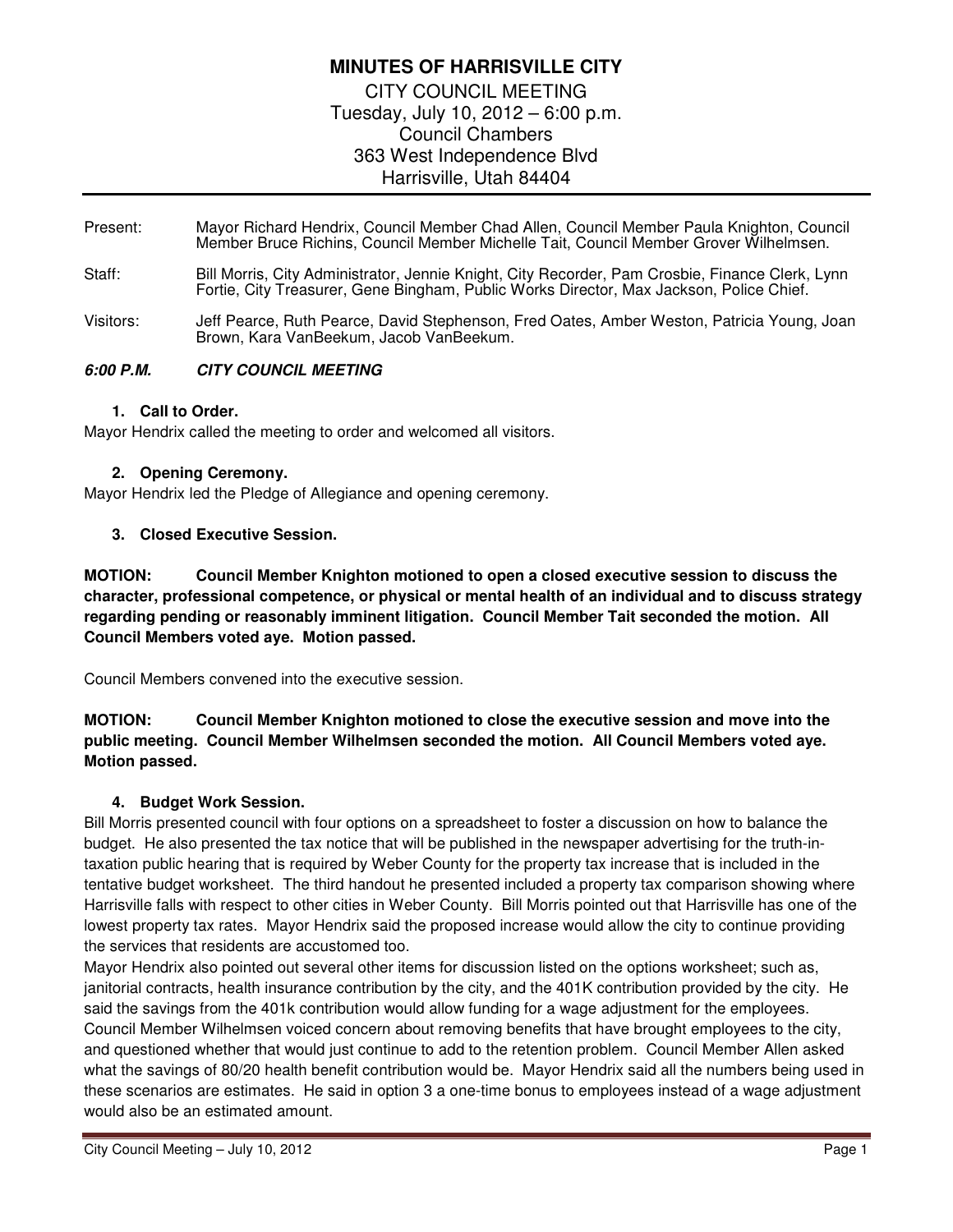Because the council meeting in June was cancelled due to primary elections, Mayor Hendrix said the public works road projects have become time sensitive issues now. He said if they try putting off the road projects, they will pay more in the future for those services. He explained how maintenance schedules, when not maintained, cost more for the city because bids expire and contractor prices increase when the summer season ends. He urged council to consider these issues when voting on the bid proposals later in the council meeting.

Council Member Allen expressed concern with continuing with road projects and how that will look to the public when council is considering a property tax increase for residents. Lynn Fortie clarified there are two separate funds. He said employee salaries are paid through the General Fund. He said the property tax increase will not be funding anything in the Capital Projects fund because the revenue from the property tax goes directly to the General Fund. He further explained that the property tax increase is not only for an employee wage increase but also to balance the budget. He said the current budget, if the wage adjustment for employees is removed, would have a \$60,000 deficit. Council Member Allen wanted to make sure the increase is used properly and he asked for more clarification. Lynn Fortie explained that the city's tentative budget has a shortfall of \$140,000, including the wage adjustment for employees, regardless of the Capital Project fund balance. Council inquired to how much is currently in the capital projects fund. Lynn Fortie said the capital projects fund has a healthy balance of over \$900,000. [Council Member Richins arrived]

City Administrator Bill Morris used a visual to describe how funds are placed into each fund, and how each fund is run independently from the other. Council inquired as to whether the Capital Projects fund could be used to balance the budget. Lynn Fortie confirmed that this could be used to balance the budget, but that these funds are built up through the years of healthy revenues and would be difficult to build up again after depletion. Council Member Knighton asked for clarification on why the city has a \$140,000 deficit. Bill Morris explained there has been significant loss in revenue from building permits, and there was decrease in property taxes when the new fire district was established. Lynn Fortie clarified that the North View Fire District Tax was added to residents tax notices as a separate item and that eliminated the pass through account that the city was collecting for property taxes. That is technically not a decrease in revenue, because the money was simply paid in and then paid out. Council Member Tait stated the only item she feels council has any control over is property taxes. Council Member Knighton said the estimate was based on what they thought would be needed to balance the budget. Mayor Hendrix pointed out that some of the deficit amount was to build up the city's rainy day fund that has been depleted over the years of low revenue. Lynn Fortie explained that the city reserve cannot exceed 18% of the budget amount.

Mayor and council discussed the Weber County Sheriff proposal that includes a 7.5% wage increase across the board for all public safety employees. Mayor said the actual amount of funds needed to allow for a wage adjustment for employees would likely be lower than what was budgeted. He explained if they use a review system to allow for merit increases to be given, rather than a straight wage adjustment for all employees, the money needed would be significantly lower. He said the number used to create the tentative budget was just an estimate to create a scenario reflecting how much increase to propose for the property tax increase. Mayor suggested council discuss any other options they may have to balance the budget, including or not including a property tax increase. He said they have several options in front of them, but if they don't like those options, they can take the information to create new options. Mayor Hendrix restated that the Capital Projects Fund can be used to balance the budget. Council Member Wilhelmsen asked how much money is actually in the Capital Projects Fund. Lynn Fortie said he didn't have the exact number but it is somewhere over \$900,000. Council Member Wilhelmsen asked Gene Bingham how much money from the capital projects fund would be used for the current road projects. He said about \$45,000 based on the proposed bids he had to present later in the council meeting.

Council Member Wilhelmsen expressed his concern for using the Capital Projects Fund to balance the budget. He said if large chunks are used to balance the budget, the fund will quickly be depleted because of the demand to meet the city's needs.

Gene Bingham informed council that Class C funds can be used for roads but not for parking lots. He said there are certain classifications that must be met when using Class C funds and also the funds from impact fees. Council Member Wilhelmsen asked if putting money into the city's motor pool fund has saved the city money in the long term by avoiding costly maintenance fees. Lynn Fortie confirmed they city has saved money by having vehicles repaired under warranty. Council Member Knighton asked if there is a time frame assigned to using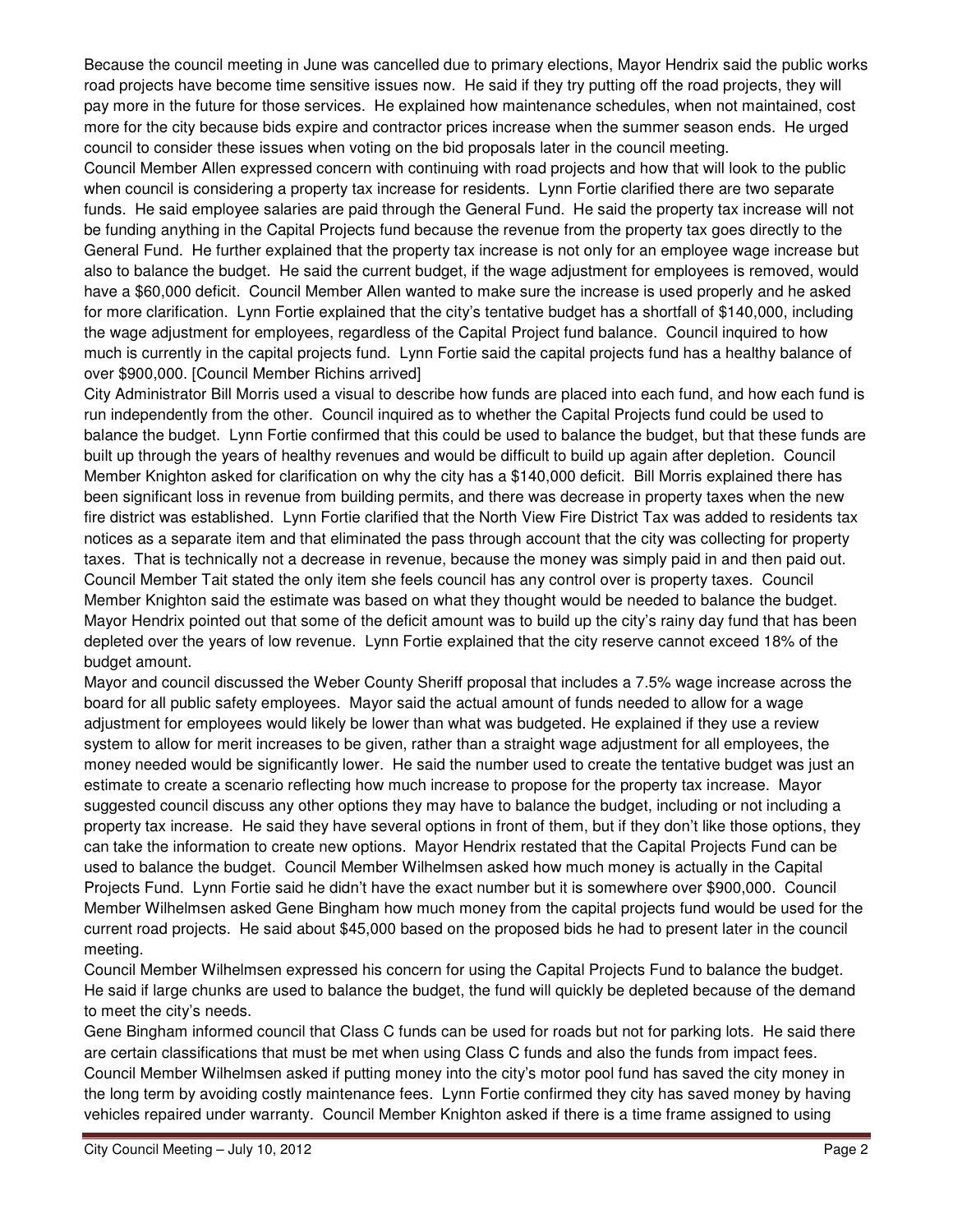money in the Capital Projects fund. Gene Bingham said projects such as the new city marquee, the cabin reroofing, the police department downstairs, and new playground equipment at the city parks, have all been paid out of the Capital Projects fund. He said these funds have been used by public works, and also the entire city for improvement projects. Gene Bingham said when the city has a project done where they can not use Class C or impact fees, funds are drawn from the Capital Projects fund. Council Member Tait asked for clarification if the funds needed for the two proposed bid projects, scheduled for discussion/action later in the meeting, would come out of last year's budget if they had been approved in the council meeting in June that was cancelled. Gene Bingham replied that the contract schedules and 30-day bid guarantee need to be met, but that the funds will be used from the 2012-2013 budget year.

Mayor Hendrix pointed out revenue from building permit fees is way down. He said in 2006-2007 the total revenue from building permits was \$140,000 and the total from last year was \$40,000. He said sales tax revenue is down significantly as well. Council Member Wilhelmsen said it will take several years to re-coop that money. Mayor Hendrix suggested forecasting ahead to prepare for the needs of the city in the future. He recommended council combine several of the options listed if necessary to balance the budget. He encouraged council to consider if they decide to go with a partial tax increase, they may end up needing an additional increase next year. Mayor pointed out as tax-paying residents, council members are also affected by this decision. Council Member Wilhelmsen asked for more clarification about the fire district tax that was eliminated after the new fire district was created. Lynn Fortie explained the previous fire district tax was collected through city property tax and the city then passed on that revenue to the fire district. It was a pass through account; therefore, the property tax was eliminated when the fire district was voted upon and created as a separate line item on the county taxes. It was never considered as either revenue or expenditure because the same money collected was paid out.

Council Member Allen asked what the deficit would be if the wage adjustment was removed from the tentative budget. Lynn Fortie said if he removed the revenue received from a property tax increase and the expenditure of a wage adjustment, the city would have a \$60,000 deficit.

Public Works Director Gene Bingham said with some careful calculations he could eliminate some from his proposed budget. He said snow removal and fuel costs are unknown numbers, but other items listed in the tentative budget could be put on hold; such as the new shed and the purchase of a new generator.

Council Member Tait said this is the hardest issue she has faced since being on the council. Council Member Richins said he is leaning towards option 4. He said he does not think the council should do a property tax increase but rather employees should be grateful to have jobs. Council Member Wilhelmsen expressed his concern with reducing employee benefits, like the 90/10 health insurance contribution, and the effect this has on employee retention. One of the perks offered to the employees is to maintain their benefit packages.

Council Member Knighton said she struggles with the 100% tax increase, but realizes it amounts to approximately \$5 a month average for residents. She recognizes the moral and employee situation in the city is suffering and is trying to keep the city stable while balancing the services the city provides. She feels the cost of not doing the property tax increase is too hard to work with. Council Member Allen said he is not in the favor of any options. Council Member Knighton asked for suggestions as to where cuts can be made if council is not going to raise taxes. She urged council to formulate a solution. Council Member Wilhelmsen suggested offering a year-end bonus to employees, if a wage adjustment is not available. Police Chief Max Jackson said if it comes down to a few tens of thousands difference, the departments could trim their own budgets to reduce the deficit. He said there are some things left to trim in the police budget.

Council Member Knighton expressed concern that the city will be facing these same issues next budget year. Council Member Wilhelmsen agreed this is not a long term solution. Mayor and Council discussed keeping the budget intact with no wage adjustment and stretching funds as far as possible to avoid a property tax increase. Mayor and Council discussed how some departments did not spend the allotted amounts in some of their budget line items. Pam Crosbie agreed some departments did not spend as much as was budgeted, but the revenue received was much less as well. Council Member Allen pointed out if a bonus is considered at the budget year end there is no obligation if the funds don't exist. Mayor and Council discussed the pros and cons of offering an employee bonus rather than a wage adjustment.

Council Member Tait said option 2, the Weber County Sheriff's Office contract proposal, has many emotions attached. When removing the emotions, it may seem like a logical choice. She suggested the contract could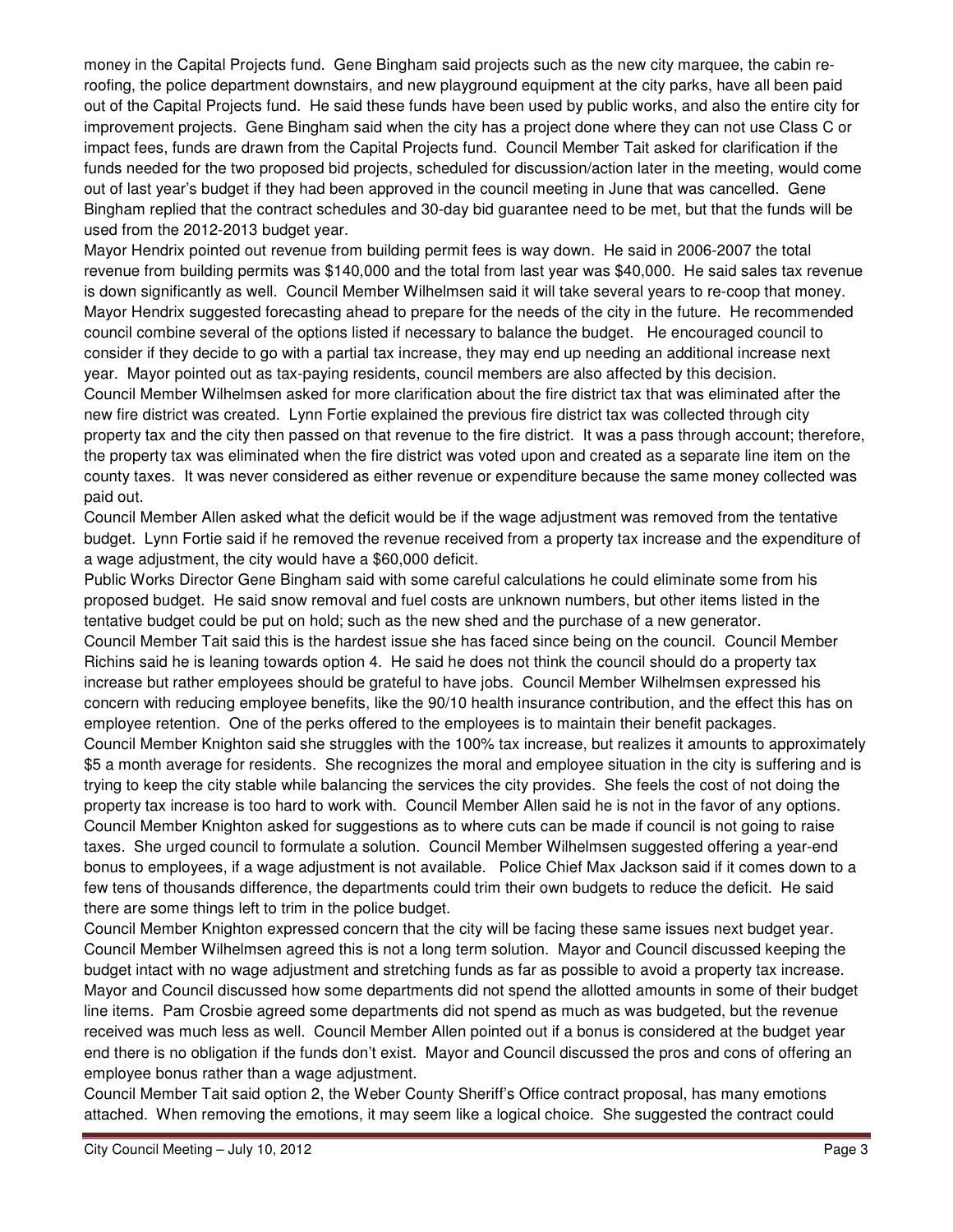provide the money that is needed for the budget. She stated none of the options appeal to her. She recognized how difficult it is for council to find needed money without a property tax increase and said that her mind is not made up as to how to address these issues. Council Member Wilhelmsen expressed his desire to maintain employee benefits. He said they may need to reach a solution for this year's budget and readdress all the other potential cuts and the property tax increase for the next budget year. He said in his opinion the city will see a decline in revenue until the recession is over.

Lynn Fortie pointed out there is a \$25,000 buffer in the tentative budget that includes the property tax increase. Council Member Allen said that increase will be depleted quickly. Mayor Hendrix suggested tabling this discussion until a later date and recommended another budget work session be set for Tuesday, July 17 at 7:00 p.m. Council Member Allen suggested combining the budget work session with a Heritage Days work session. Council Member Wilhelmsen will attend electronically as he will be out of state.

**5. CONFLICT OF INTEREST** - Discussion and/or possible action on determination of possible conflict of interest based on opinion letter from Harrisville City Attorney Mike Junk.

All Council Members gave a consent vote that Council Member Chad Allen continue to give input on future budget discussions as a resource and information. City Administrator Bill Morris advised council to contact him, or Mayor Hendrix if at any time they feel there is undue pressure from Council Member Allen. Council set a tentative vote on the proposed law enforcement contract with Weber County Sheriff's Department for July 31, 2012 and Council Member Allen will recuse himself from the contract information during that meeting. Mayor informed council the truth in taxation survey has not been used as regularly as predicted, with only 47 people participating. The survey is located on the city's website www.cityofharrisville.com.

# **6. CONSENT ITEMS**

a. Approve the minutes of June 12, 2012 as presented.

**MOTION: Council Member Tait motioned to approve the minutes of June 12, 2012 as presented. Council Member Chad Allen seconded the motion. All Council Members voted aye. Motion passed.** 

b. Review the June 2012 Check Register.

# **7. BUSINESS ITEMS**

a. Discussion and/or possible action to approve bid award for 2012 City Park – Parking Lot Overlay Project.

Gene Bingham recognized there has already been some discussion about this item earlier. He commented about the contract amount on the proposal and asked to award the bid for the parking lot overlay project to Advanced Paving and Construction in the amount of \$42,424.00. Council Member Tait asked for clarification that this bid will not affect the property tax increase. Bill Morris clarified that this will come out of the \$900,000 in the Capital Projects Fund. Gene Bingham clarified \$40,000 was carried over and nothing was spent from the Capital Projects fund last budget year. He said hopefully impact fees can be used to match with the capital projects to complete some projects in the future. Council Member Knighton asked about references on the construction company. Gene Bingham said he has worked with Advanced Paving in the past. He informed council if a bid is awarded to an unknown contractor, he asks for references from commercial businesses and other cities before allowing any work to be done. Council Member Tait asked what the increased cost of the project would be if this bid proposal is not awarded. Gene Bingham stated the proposed bid is only good for 30 days, which is coming to an end soon. He said the Main Harrisville Park parking lot hasn't been paved in twenty years. The Cabin parking lot was paved last season and just needs to be sealed. He explained that normally seal coats are applied within a few months to a year after paving, and then there is a period of about eight years before other maintenance is needed. Council Member Richins asked about the time line for the RAMP grant for parking lot improvement of the Main Park parking lot. Gene Bingham said it is scheduled for late winter or next spring. Council Member Richins asked if the season in which it is installed would compromise the new parking lot. Gene Bingham said work needs to be completed on road projects preferably during hot weather.

# **MOTION: Council Member Chad Allen motioned to award the bid to Advanced Paving and Construction**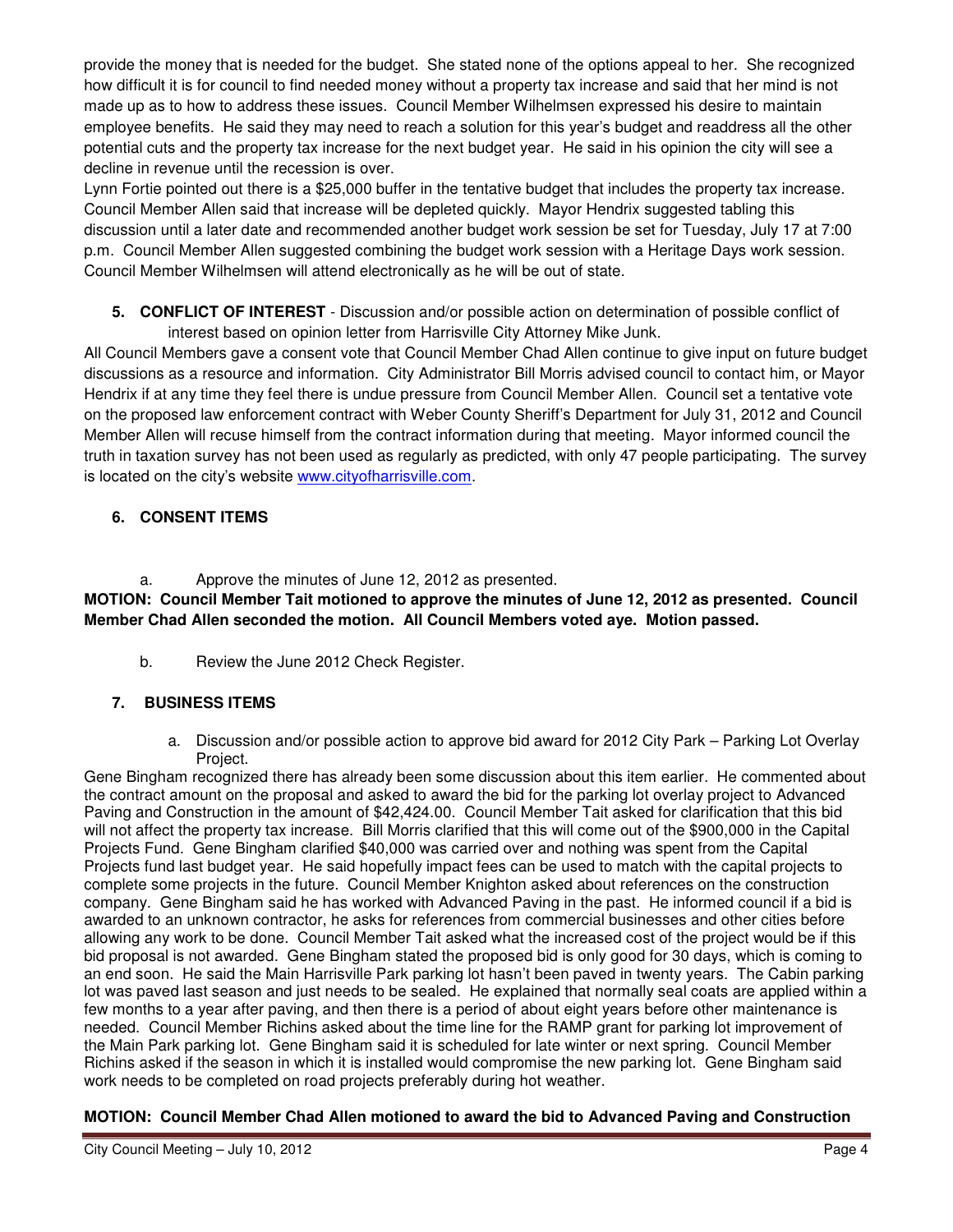#### **in the amount of \$42,424.00. Council Member Bruce Richins seconded the motion. All Council Members voted aye. Motion passed**.

b. Discussion and/or possible action to approve bid award for 2012 Annual Paint Striping Project. Gene Bingham recommended awarding the parking lot overlay project to All Star Striping. He stated the paving of the parking lot was done by the same contractor and they already have the necessary layout. He informed council the bulk of this project will be paid for out of Class C funds. He said this is a healthy fund with about \$300,000.

**MOTION: Council Member Bruce Richins motioned to award the parking lot overlay project to All Star Striping in the amount of \$6,563.00. Council Member Allen seconded the motion. All Council Member voted aye. Motion passed.** 

> **c.** PUBLIC HEARING: Discussion and/or possible action of Harrisville City Ordinance 452, an ordinance vacating an abandoned utility easement.

Bill Morris informed council this easement is an unnecessary easement and is not needed. He said a new easement will be recorded with the plat in the new subdivision.

#### **MOTION: Council Member Bruce Richins motioned to open a public hearing on Harrisville City Ordinance 452, and ordinance vacating an abandoned utility easement. Council Member Wilhelmsen seconded the motion. All Council Member voted aye. Motion passed.**

Mayor Hendrix invited any individuals who were present to offer public to comment about the wildflower ordinance. No public comments were offered.

**MOTION: Council Member Chad Allen motioned to close a public hearing on Harrisville City Ordinance 452. Council Member Wilhelmsen seconded the motion. All Council Member voted aye. Motion passed.** 

**MOTION: Council Member Wilhelmsen motioned to approve Harrisville City Ordinance 452, an ordinance vacating an abandoned utility easement. Council Member Chad Allen seconded the motion.** 

**A Roll Call vote was taken.** 

| <b>Council Member Wilhelmsen</b> | Yes |
|----------------------------------|-----|
| <b>Council Member Tait</b>       | Yes |
| <b>Council Member Knighton</b>   | Yes |
| <b>Council Member Richins</b>    | Yes |
| <b>Council Member Allen</b>      | Yes |

**The motion passed 5-0.**

d. Discussion/possible action of Harrisville City Ordinance 453, an ordinance amending Storm Water Utility Chapters 15.22;15.23;15.24;15.25, making technical changes to conform with new state permit requirements.

City Administrator Bill Morris explained Harrisville City Ordinance 453 makes technical changes needed to conform with phase 2 of the clean water act which needed to be updated. Jones and Assoiates made changes to update the ordinances. Most of these are already included. He explained that page 3 defines the common development plan, and when a subdivision is subject to the clean water act, the developer still maintains some involvement. On page 7 a new section was added 060, which breaks down how billing collection takes place through Bona Vista, defining a 90 day window for disputes. A new section is added on page 10, inserted as #4, regulated the maintenance of private storm water retention basins. Many of these retention basins have already been installed in the city creating an issue of enforcement. Private rights cannot be violated by the city to maintain enforcement of these retention basins. Some institutions have signed an agreement with the city allowing access. All new developments will sign an agreement allowing access for the city to check on the maintenance of retention basins. Council Member Richins asked if the city has run into any problems enforcing these types of issues with Wal-Mart. Bill Morris replied the city was having an issue with a rather large salt pile located in the parking lot of Wal-Mart that was released into the retention basin, creating a storm drain issue. Council Member Knighton asked if there is a "grandfather clause" in place for the existing basins. Bill Morris replied he will work with Gene Bingham to have agreements signed where there is a need. Bill Morris pointed out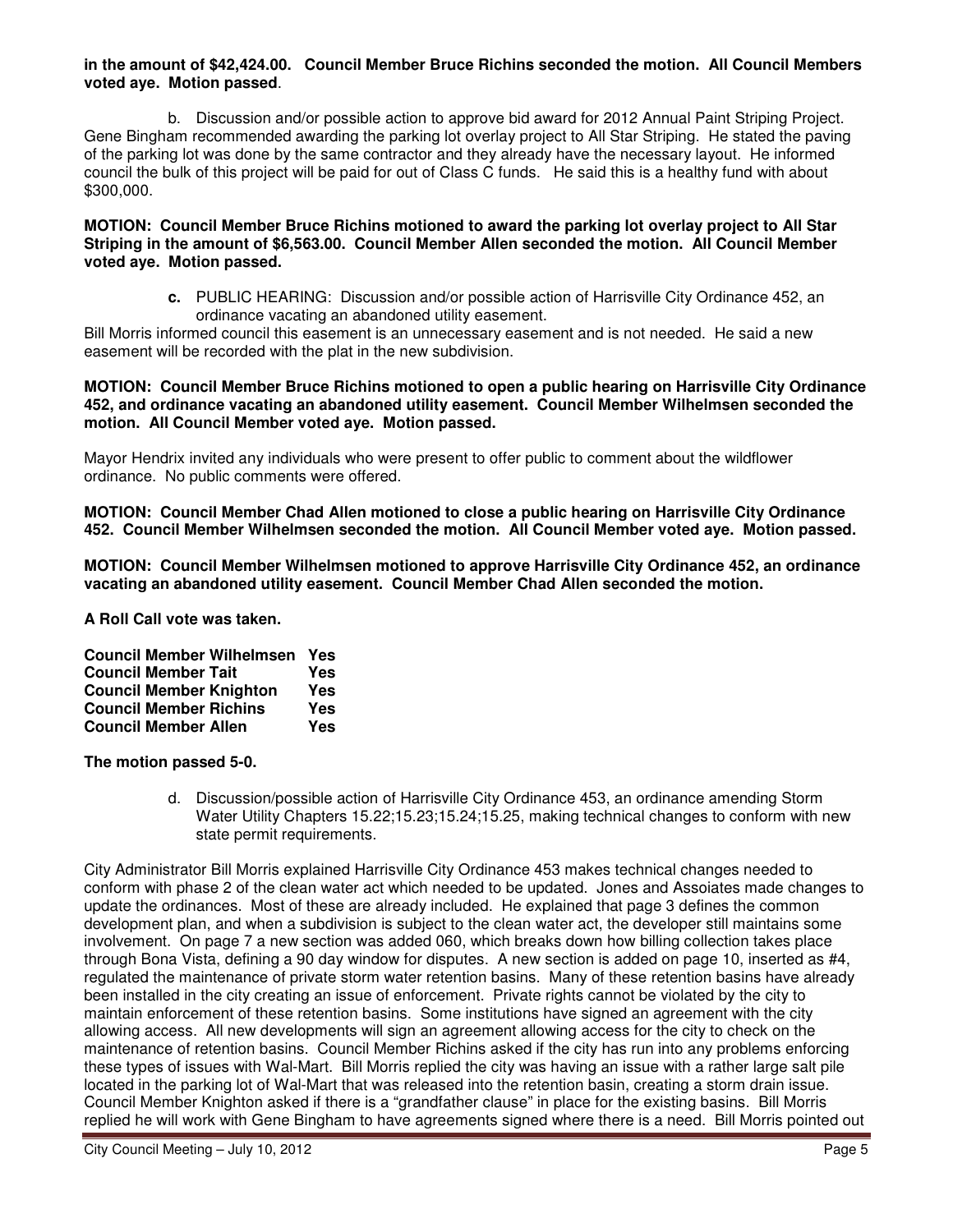the retention basins within the residential area are already maintained by the city.

Definitions on new procedures are defined, such as written and verbal warnings. Straw bails being used for detention were removed because there is better material available now. Connection permits, rainfall hydrology patterns, storm drain pipe sizing, and how basins work with regard to public or private basins were all defined. How to discharge, slopes and other designs, permits and practices, street sweeping definitions were all included in the new requirements.

Bill Morris thanked Gene Bingham for his effort on this new storm drain ordinance and said that Harrisville City now has the model ordinance in the county for Storm Water Utility. Mayor Hendrix commended Gene Bingham on his work.

**MOTION: Council Member Knighton motioned to approve Harrisville City Ordinance 453, amending Storm Water Utility Chapters 15:22, 15:23, 15:24, and 15:25, making technical changes to conform with new state permit requirements. Council Member Tait seconded the motion.** 

**Roll Call vote was taken.** 

| <b>Council Member Wilhelmsen</b> | Yes |
|----------------------------------|-----|
| <b>Council Member Tait</b>       | Yes |
| <b>Council Member Knighton</b>   | Yes |
| <b>Council Member Richins</b>    | Yes |
| <b>Council Member Allen</b>      | Yes |

## **Motion passed 5-0.**

e. Youth City Council Recognition

Council Member Bruce Richins announced that five of the youth city council members recently graduated creating vacancies for youth over the age of 14 to apply. He recognized former youth city council members Jacob VanBeekum and Kara VanBeekum who have both served on the council. Council Member Richins presented both members with certificates of recognition and Mayor Hendrix thanked them for their service to the city.

## **8. PUBLIC COMMENTS**

Ruth Pearce, 295 E. 1150 N., indicated the property tax increase will be closer to \$9 or \$10 per month for their residence. She suggested council make a review of asset purchases including \$15,000 for a new public works shed. Asset purchases may need to be reviewed. She also suggested eliminating some police cars to cut down on expenses.

Fred Oates, 2459 No Rochester Ave., said he really appreciates that council is taking this budget discussion seriously. He said he is pleased to see council studying the options and trying to create efficiency within the budget. He said he disagrees with what they think they will find in the future. City council needs to tighten the belt of the city budget, create a balanced budget, and then stick to it. He said it is the little things that count. He suggested council assess whether city contracts are being paid fairly to make sure money is being spent wisely. He thanked council for the job they are doing and recognized they have a big decision to make.

# **9. MAYOR/COUNCIL FOLLOW-UP**

Council Member Allen recognized the Harrisville Police department and their efforts with the recent closure of two smoke shops that were selling illegal spice in local stores. He thanked the police department for their hard work on these cases.

Council Member Richins asked about the commercial water rate increase and when it will be implemented. Mayor reported letters need to be sent notifying non-residential entities of the increase, and then the increase will be implemented.

Council Member Richins asked about a recent residential complaint where the western irrigation canal was overflowing into residential area (Approximately 1415 N. 100 E.). Gene Bingham said he met with the new canal president and suggested reducing the flow of water in the canal. He also met with the resident who experienced the water overflow, addressing the issue of a low spot on the property right where the walk out basement of the home sits. He said some of the water overflow may have been reduced by landscaping changes, but with the low walk out basement, they have committed to certain elevation limitations. Council Member Richins thanked Gene Bingham for responding to the complaint

## **10. ADJOURN**